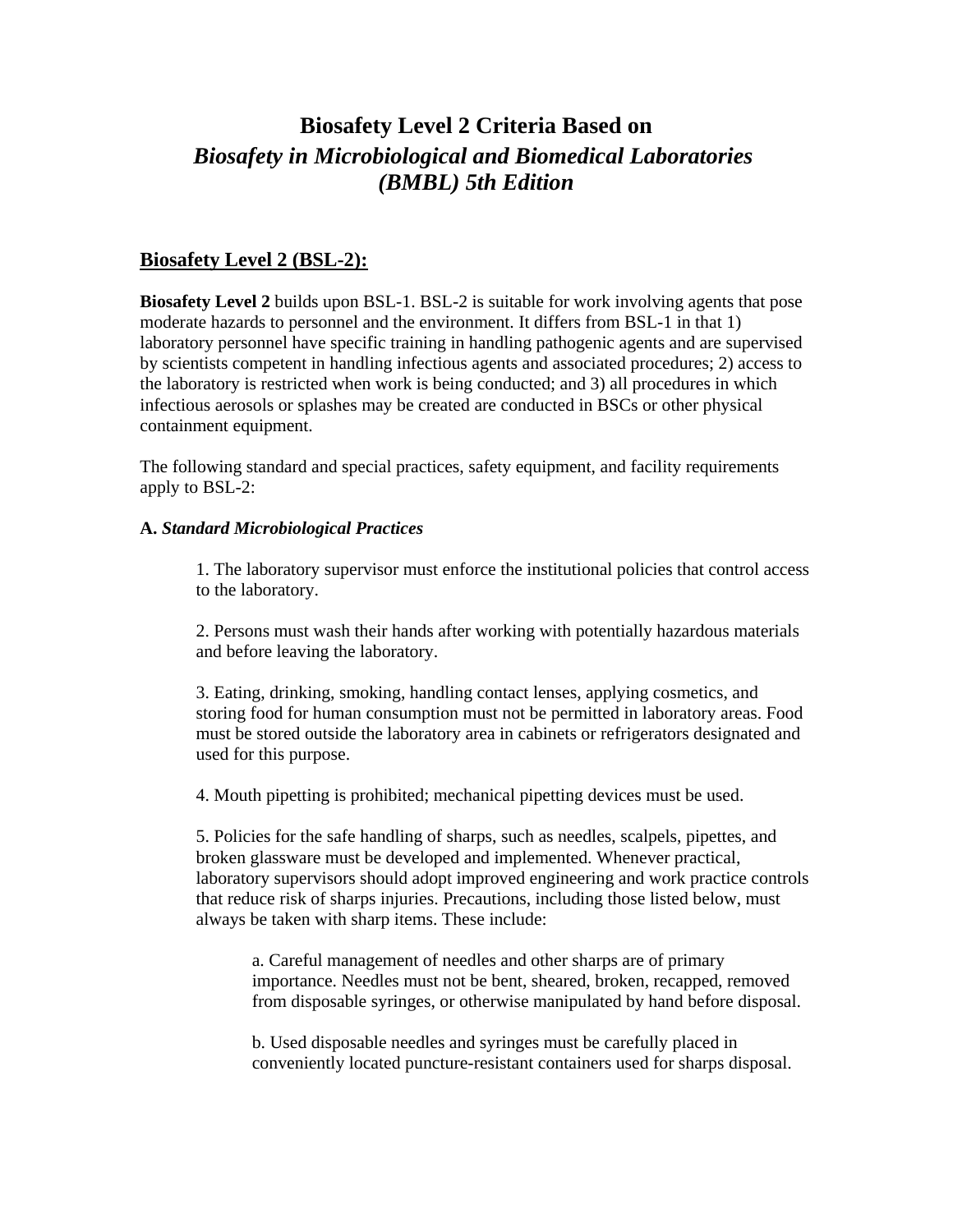c. Non-disposable sharps must be placed in a hard walled container for transport to a processing area for decontamination, preferably by autoclaving.

d. Broken glassware must not be handled directly. Instead, it must be removed using a brush and dustpan, tongs, or forceps. Plasticware should be substituted for glassware whenever possible.

6. Perform all procedures to minimize the creation of splashes and/or aerosols.

7. Decontaminate work surfaces after completion of work and after any spill or splash of potentially infectious material with appropriate disinfectant.

8. Decontaminate all cultures, stocks, and other potentially infectious materials before disposal using an effective method. Depending on where the decontamination will be performed, the following methods should be used prior to transport:

a. Materials to be decontaminated outside of the immediate laboratory must be placed in a durable, leak proof container and secured for transport.

b. Materials to be removed from the facility for decontamination must be packed in accordance with applicable local, state, and federal regulations.

9. A sign incorporating the universal biohazard symbol must be posted at the entrance to the laboratory when infectious agents are present. Posted information must include: the laboratory's biosafety level, the supervisor's name (or other responsible personnel), telephone number, and required procedures for entering and exiting the laboratory. Agent information should be posted in accordance with the institutional policy.

10. An effective integrated pest management program is required.

11. The laboratory supervisor must ensure that laboratory personnel receive appropriate training regarding their duties, the necessary precautions to prevent exposures, and exposure evaluation procedures. Personnel must receive annual updates or additional training when procedural or policy changes occur. Personal health status may impact an individual's susceptibility to infection, ability to receive immunizations or prophylactic interventions. Therefore, all laboratory personnel and particularly women of child-bearing age should be provided with information regarding immune competence and conditions that may predispose them to infection. Individuals having these conditions should be encouraged to self-identify to the institution's healthcare provider for appropriate counseling and guidance.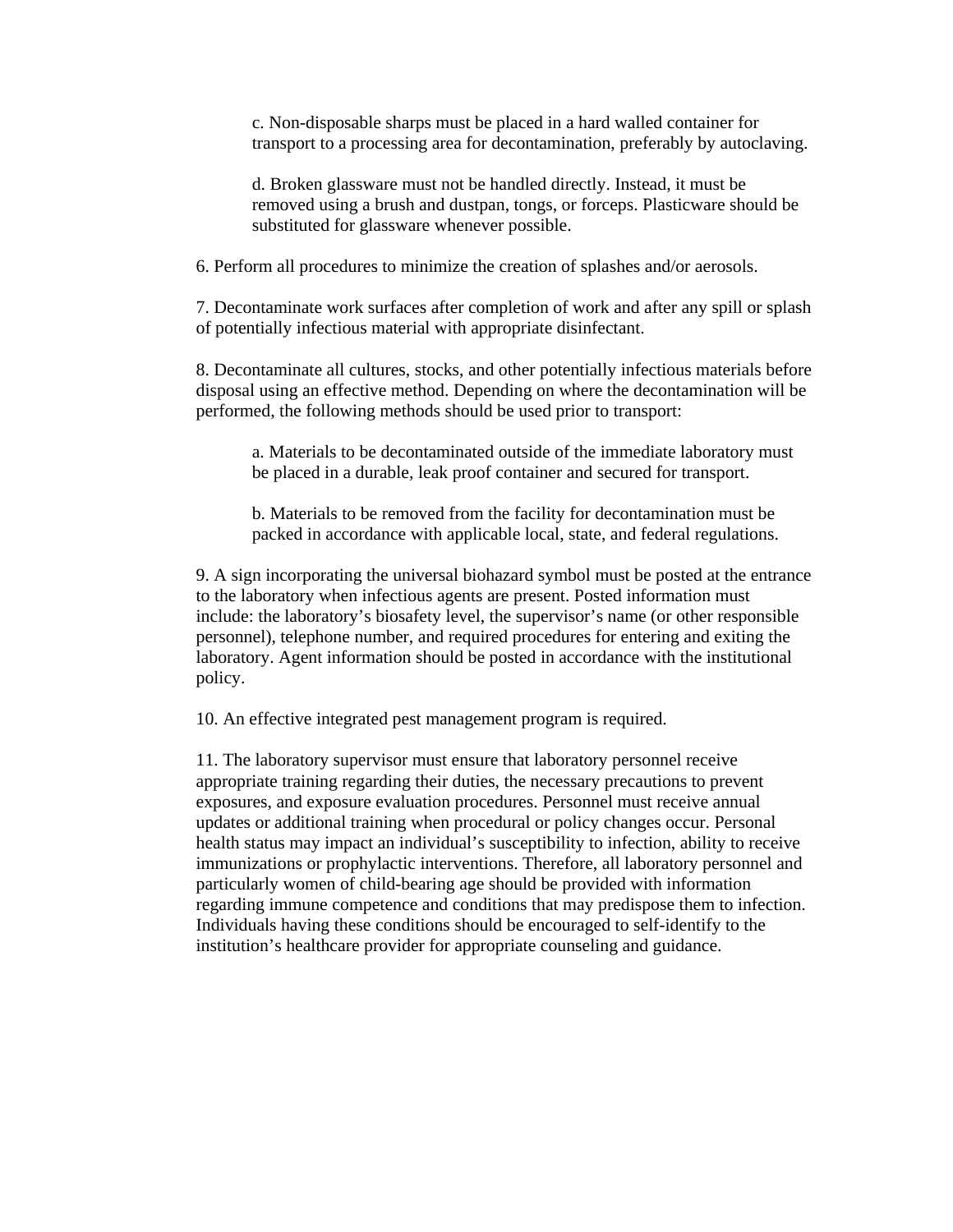### **B.** *Special Practices*

1. All persons entering the laboratory must be advised of the potential hazards and meet specific entry/exit requirements.

2. Laboratory personnel must be provided medical surveillance and offered appropriate immunizations for agents handled or potentially present in the laboratory.

3. Each institution must establish policies and procedures describing the collection and storage of serum samples from at-risk personnel.

4. A laboratory-specific biosafety manual must be prepared and adopted as policy. The biosafety manual must be available and accessible.

5. The laboratory supervisor must ensure that laboratory personnel demonstrate proficiency in standard and special microbiological practices before working with BSL-2 agents.

6. Potentially infectious materials must be placed in a durable, leak proof container during collection, handling, processing, storage, or transport within a facility.

7. Laboratory equipment should be routinely decontaminated, as well as, after spills, splashes, or other potential contamination.

a. Spills involving infectious materials must be contained, decontaminated, and cleaned up by staff properly trained and equipped to work with infectious material.

b. Equipment must be decontaminated before repair, maintenance, or removal from the laboratory.

8. Incidents that may result in exposure to infectious materials must be immediately evaluated and treated according to procedures described in the laboratory biosafety safety manual. All such incidents must be reported to the laboratory supervisor. Medical evaluation, surveillance, and treatment should be provided and appropriate records maintained.

9. Animals and plants not associated with the work being performed must not be permitted in the laboratory.

10. All procedures involving the manipulation of infectious materials that may generate an aerosol should be conducted within a BSC or other physical containment devices.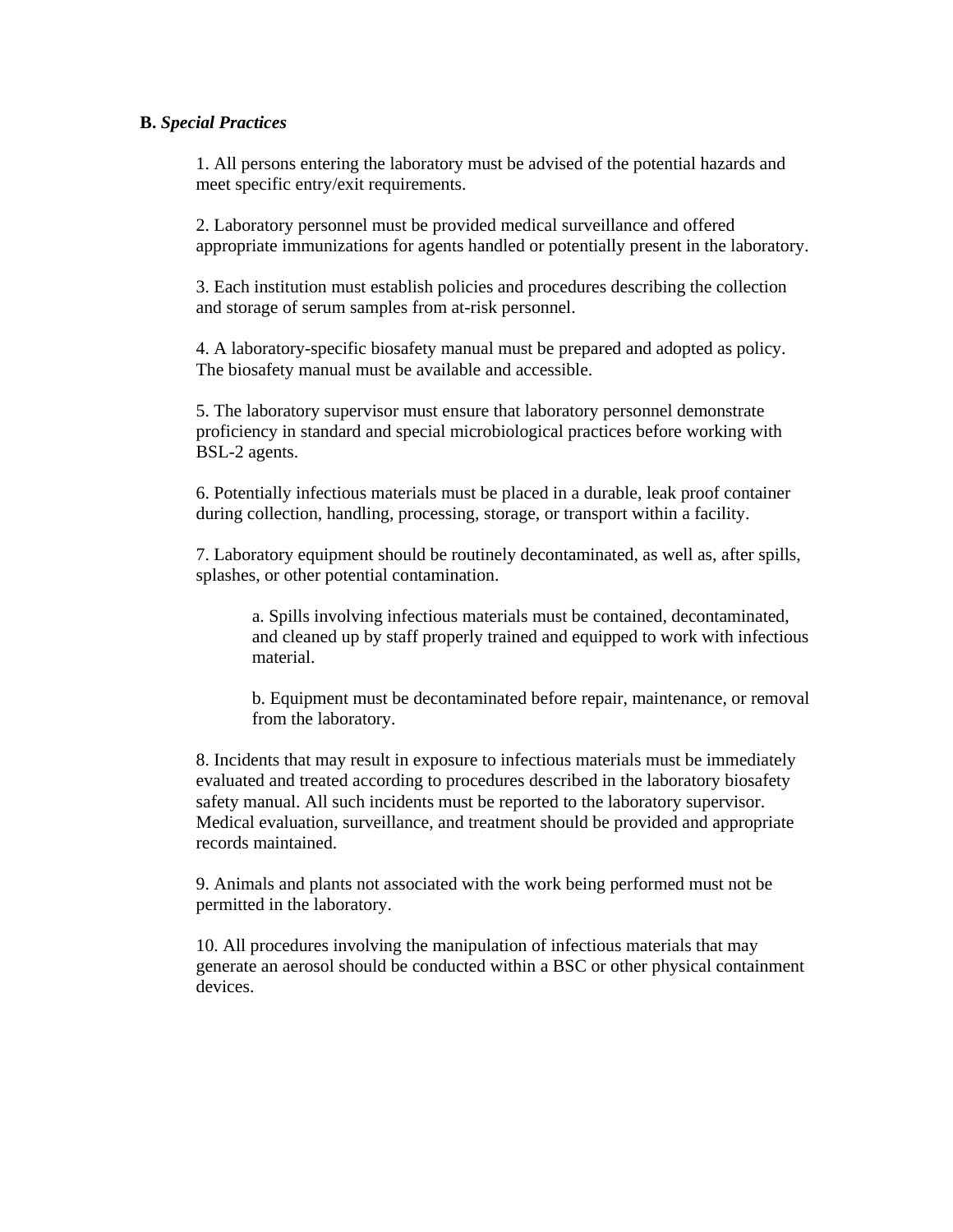#### **C.** *Safety Equipment* **(Primary Barriers and Personal Protective Equipment)**

1. Properly maintained BSCs (preferably Class II), other appropriate personal protective equipment, or other physical containment devices must be used whenever:

a. Procedures with a potential for creating infectious aerosols or splashes are conducted. These may include pipetting, centrifuging, grinding, blending, shaking, mixing, sonicating, opening containers of infectious materials, inoculating animals intranasally, and harvesting infected tissues from animals or eggs.

b. High concentrations or large volumes of infectious agents are used. Such materials may be centrifuged in the open laboratory using sealed rotor heads or centrifuge safety cups.

2. Protective laboratory coats, gowns, smocks, or uniforms designated for laboratory use must be worn while working with hazardous materials. Remove protective clothing before leaving for non-laboratory areas (e.g., cafeteria, library, administrative offices). Dispose of protective clothing appropriately, or deposit it for laundering by the institution. It is recommended that laboratory clothing not be taken home.

3. Eye and face protection (goggles, mask, face shield or other splatter guard) is used for anticipated splashes or sprays of infectious or other hazardous materials when the microorganisms must be handled outside the BSC or containment device. Eye and face protection must be disposed of with other contaminated laboratory waste or decontaminated before reuse. Persons who wear contact lenses in laboratories should also wear eye protection.

4. Gloves must be worn to protect hands from exposure to hazardous materials. Glove selection should be based on an appropriate risk assessment. Alternatives to latex gloves should be available. Gloves must not be worn outside the laboratory. In addition, BSL-2 laboratory workers should:

a. Change gloves when contaminated, integrity has been compromised, or when otherwise necessary. Wear two pairs of gloves when appropriate.

b. Remove gloves and wash hands when work with hazardous materials has been completed and before leaving the laboratory.

c. Do not wash or reuse disposable gloves. Dispose of used gloves with other contaminated laboratory waste. Hand washing protocols must be rigorously followed.

5. Eye, face and respiratory protection should be used in rooms containing infected animals as determined by the risk assessment.